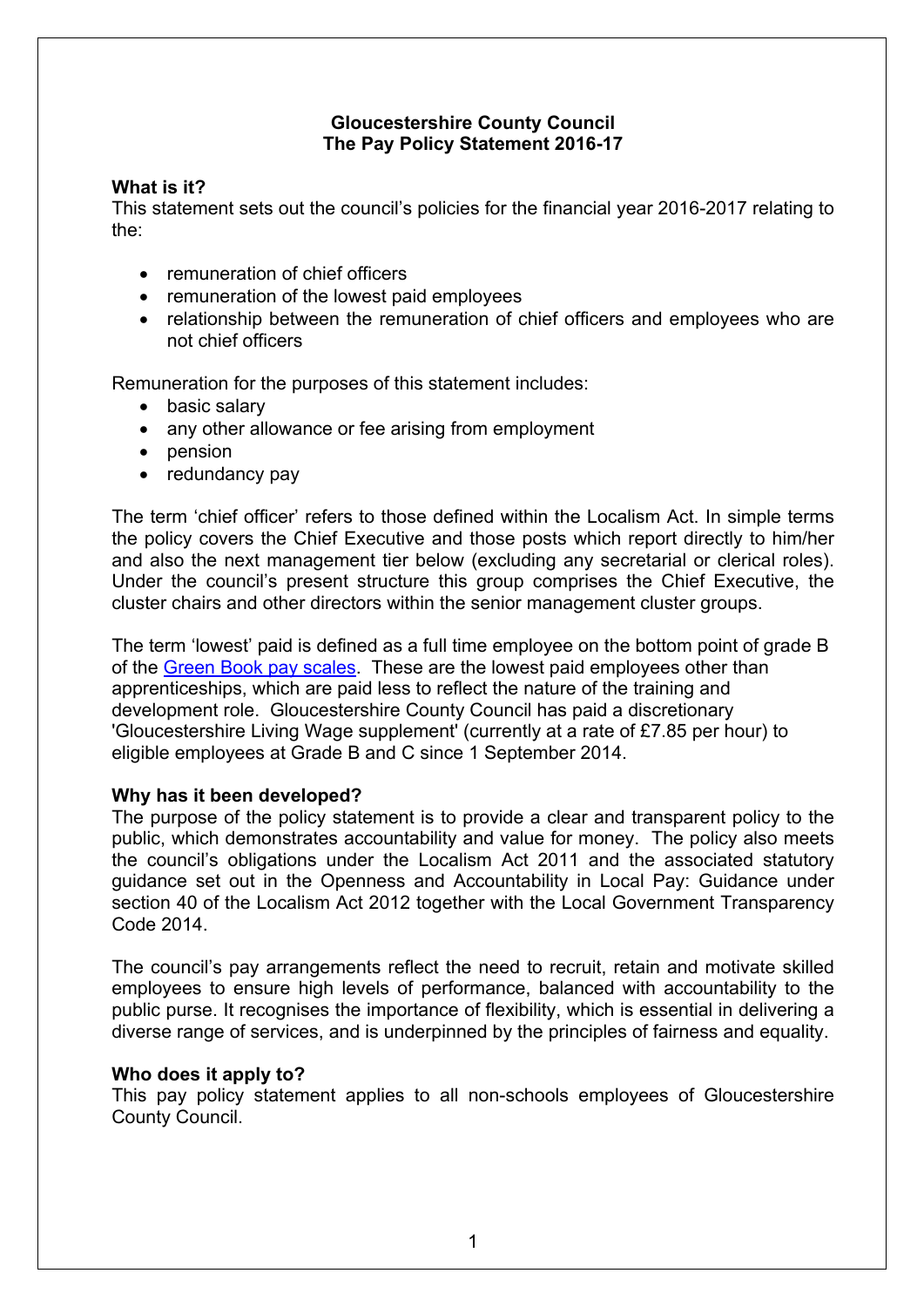#### **About the Council**

The council is a large and complex organisation which is accountable for the provision of a wide range of key services to a population of in excess of 600,000.

These services range from the maintenance of over 3,300 miles of roads; managing the disposal of over 280,000 tonnes of waste; the provision of the county's registration and coroner's services; ensuring that the community are protected from illegal trading practices; planning for emergencies; and the provision of services for the most vulnerable children and adults in our communities. The council is also responsible for providing the Fire and Rescue Service and takes a leading role to promote a thriving economy through supporting economic regeneration. All these demands need to be balanced against a very tight resource base.

The nature of these services requires some of the management team to have a statutory role, making them individually accountable in law for the services they provide. This includes the Chief Fire Officer, Director: Strategic Finance (Section 151 officer), the Monitoring Officer and two directors who are accountable for safeguarding vulnerable adults and children.

The complexity and diversity of these services requires the senior management team to make judgements across a wide range of professional disciplines, work with key partners including government departments and local partners in health and the police; and manage considerable resources.

The senior management team is accountable for delivering these services within a gross budget of £420m, through a staff complement of 3,629 (including the Fire and Rescue Service), in addition to [approximately](mailto:@6,000) 5,750 in the county's maintained schools.

It is essential for the maintenance of public services that councils and other public bodies can attract talented people into leadership roles, although this must be balanced with the prudent use of public funds.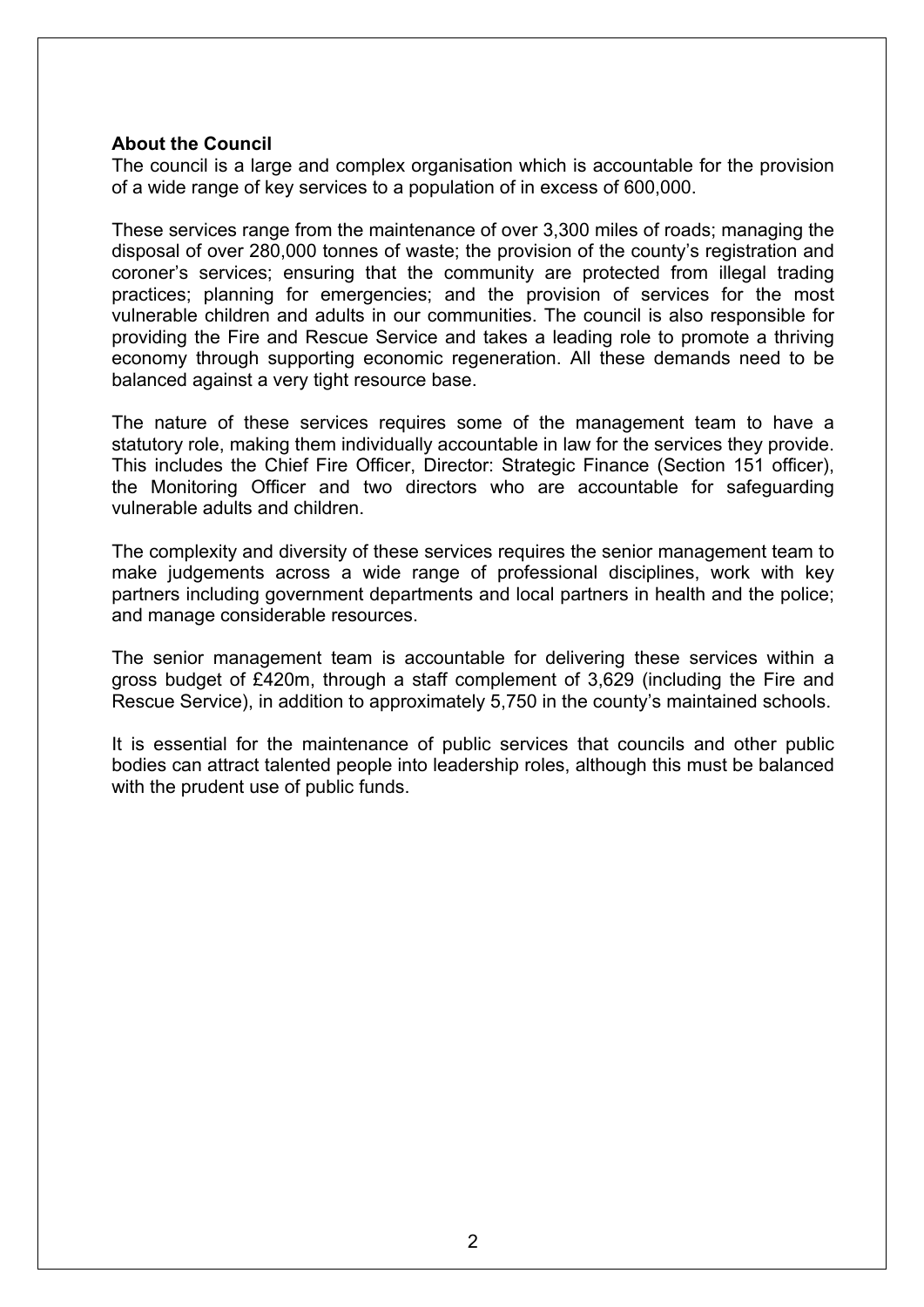# **Policy Statement**

### **Job evaluation**

- 1. The job evaluation (JE) process is applied to all jobs in the council unless the salary is set nationally, (for example, Fire Fighters), including both the highest and lowest paid. JE is the process by which organisations evaluate job size. The biggest and therefore most highly paid jobs are at the top and the smallest, lowest paid at the bottom. The council is committed to fairly determining pay in accordance with the equal pay legislation (now contained in the Equality Act 2010) and the local government 'single status' agreement 1997. The council applies nationally recognised JE schemes, which were introduced in 2003 in consultation and agreement with our recognised trade unions.
- 2. The Hay JE scheme is used to evaluate senior manager jobs within the council. The GLPC (Greater London Provincial Council) JE scheme is used to evaluate all other posts within the council.

## **Grades and salary bands**

- 3. Once a job has been evaluated, the score will determine the pay grade or band that will apply to the post.
- 4. The pay scale that applies to chief officers is called [Executive](http://www.gloucestershire.gov.uk/article/108526/Pay-Policy-Statement) Reward Bands. These pay scales also apply to a number of senior managers (who do not meet the definition of chief officer under the Localism Act 2011).
- 5. There are two posts which are currently on a 'spot salary' as follows:
	- The Chief Executive
	- The Chief Fire Officer, whose post is also that of a director with responsibility for several other services within the council
- 6. The council's policy is to apply the nationally negotiated pay award for the following groups of employees:
	- Joint Negotiating Committee for Chief Executives national Salary Framework and Conditions of Service Handbook
	- Joint Negotiating Committee for Chief Officers of Local Authorities (for employees attached to Executive Reward Bands)
	- National Joint Council for Local Government Services ('Green Book') conditions of service (for employees attached to Grades B-L)
	- National Joint Council for Brigade Managers of Fire and Rescue Services, Constitution and scheme of conditions of service (5th edition) ('Gold Book')
	- Soulbury Committee national negotiating body (for Educational Psychologists and educational advisory posts that are not schools-based)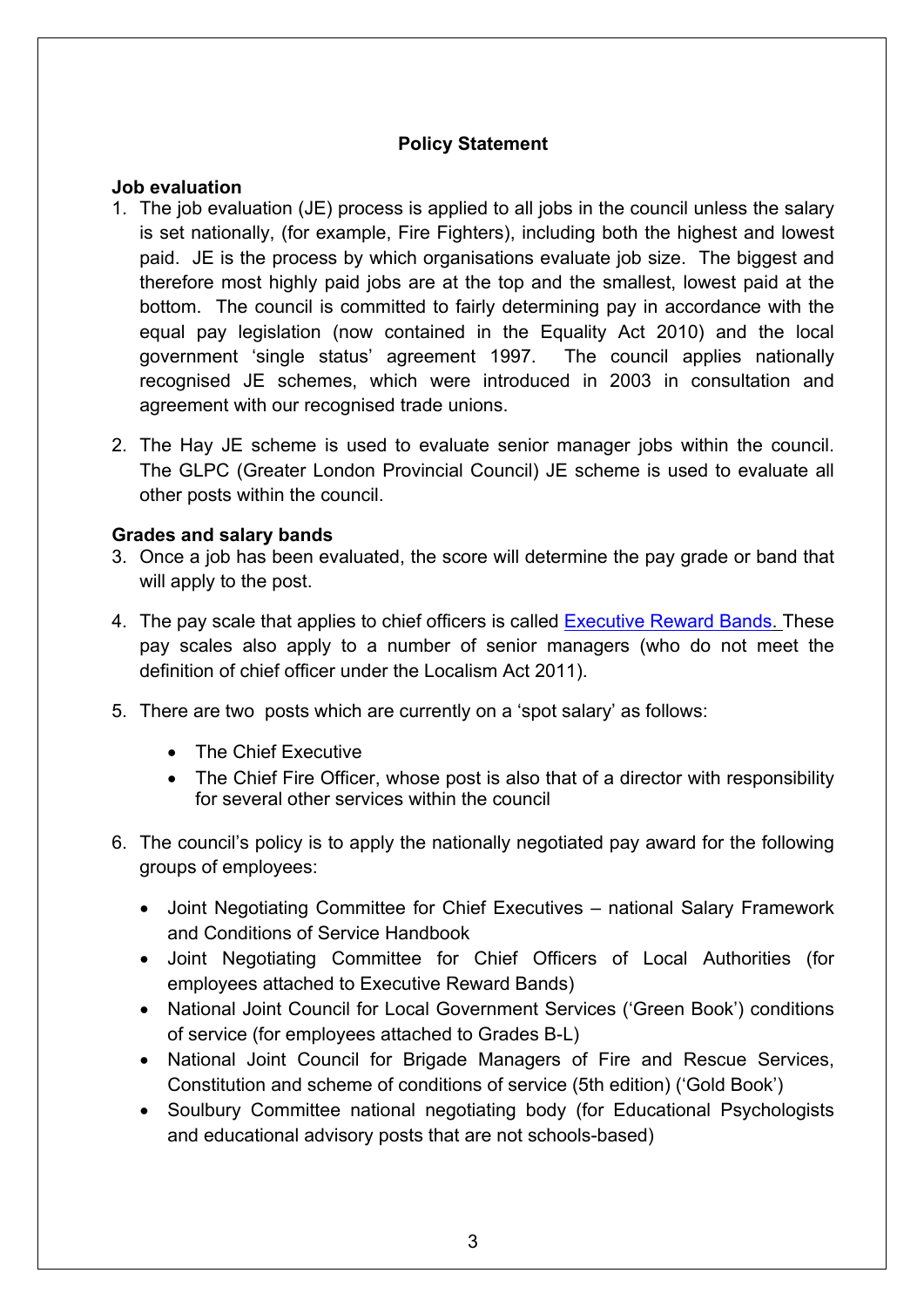- National Joint Council for Local Authority Fire and Rescue Services ('Grey Book')
- National Conditions of Service for School Teachers in England and Wales ('Burgundy Book') - relates to teachers employed in maintained schools.

Any changes to the council's pay scales/grading structure are developed through consultation and negotiation with the relevant recognised trade unions, and subject to final approval by the council's Appointments Committee and Full Council as appropriate. Full details of the council's Appointments Committee are set out in the council's [constitution](http://glostext.gloucestershire.gov.uk/ecSDDisplay.aspx?NAME=SD163&ID=163&RPID=19096542&sch=doc&cat=13295&path=13295)).

7. Senior salaries of over £100,000:

The following senior employees have an FTE salary of £100k plus:

- i. Chief Executive
- ii. Director: Strategic Finance (and Section 151 Officer)
- iii. Commissioning Director: Children's and Families (and Statutory Director of Children's Services)
- iv. Commissioning Director: Adults and DASS (and the Statutory Director of Adult Social Care)
- v. Chief Fire Officer
- vi. Strategic Commissioning Director and Chair: Communities and Infrastructure

Any future changes to salary scales for Chief Officers will be submitted to Full Council as an amendment to this Policy Statement.

8. The council provides a discretionary Gloucestershire County Council Living Wage Supplement, which has been paid to all eligible employees since 1 September 2014. This enables lower-paid employees to receive an addition to their hourly rate to bring their pay to the designated level; the minimum pay rate for the purposes of the supplement presently being £7.85 per hour. Continuation of the Living Wage Supplement and the rate at which it is to be paid is at the council's discretion and subject to annual review.

#### **Remuneration on recruitment**

- 9. The same recruitment policies apply to all employees regardless of grade, including both the most senior officers and the lower paid, who take up a new appointment with the council.
- 10.Where there are difficulties in recruiting and it is shown the council are paying below the market rate for the job, a market rate supplement (MRS) may be paid.
- 11.The amount of the MRS is based on market rate data and is reviewed annually. The MRS is removed or adjusted when market data shows that it is appropriate to do so, or otherwise at the council's discretion. In the case of certain senior chief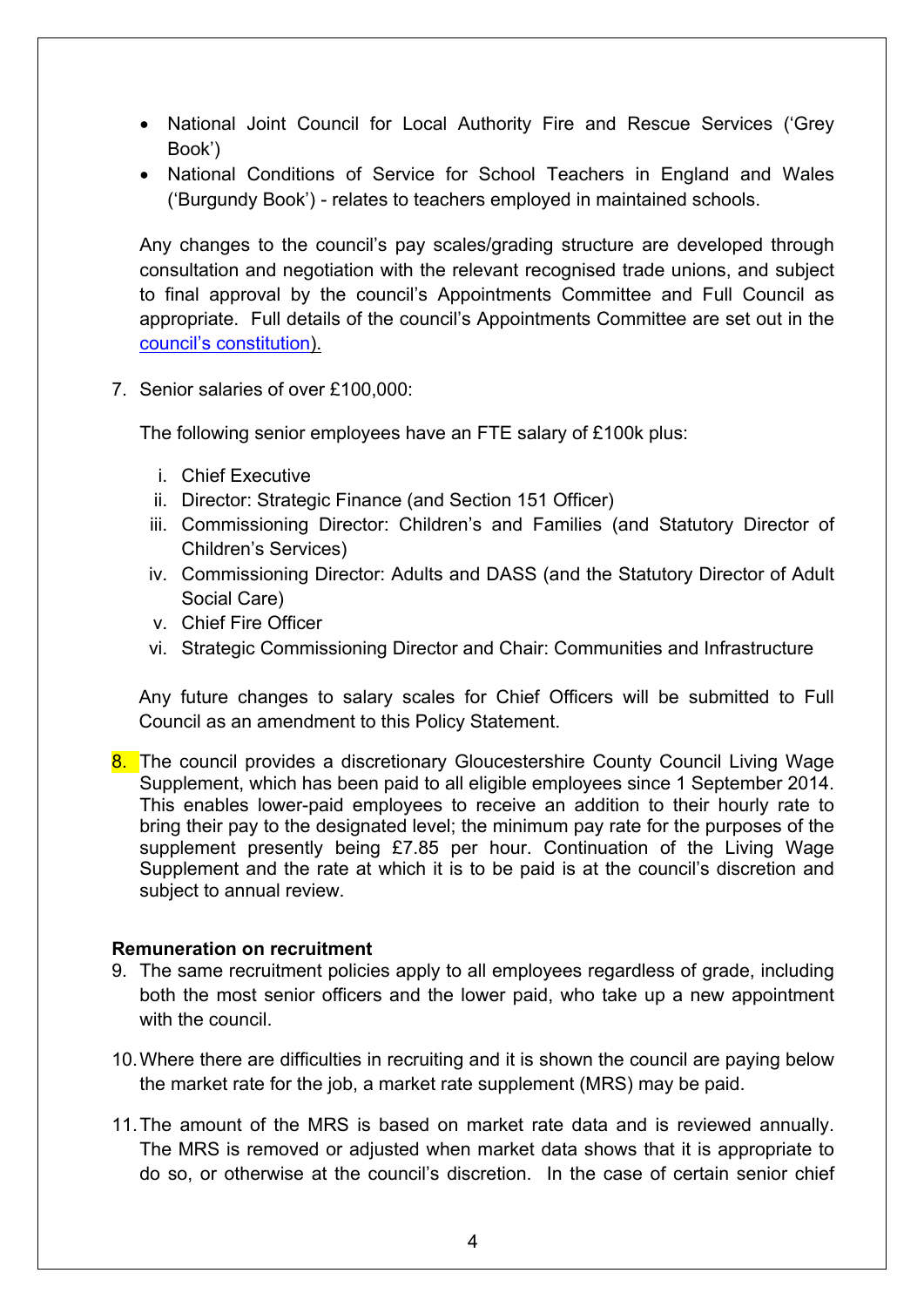officers the MRS would be agreed by Appointments Committee and for all other employees it must be agreed by the Chief Executive. Candidates are normally appointed on the minimum salary point of the grade for the post.

- 12.If a candidate is already being paid above the minimum point of the post they are applying for, the appointment may in some circumstances be on the next increment above their current salary, subject to the maximum of the grade.
- 13.The appointment of the Chief Executive and his/her direct reports, including any senior post which holds a statutory role, is undertaken by the Appointments Committee. Appointments to these roles are made within the approved salary range. Appointment of the Chief Executive is subject to the approval of full council.
- 14.Where it is necessary for a newly appointed employee to relocate in order to take up an appointment the council may, in exceptional circumstances, make a contribution towards the reimbursement of relocation expenses.
- 15.The council will only make interim appointments in exceptional circumstances, subject to an approved business case.
- 16.The council is conscious of the need to secure value for money in the contractual arrangements for all appointments, including the need to ensure any individual is not inappropriately enabled to achieve a more favourable position in respect of their tax liabilities ('tax avoidance') than might otherwise apply. The council will therefore have proper regard to this principle in determining the form of contract most appropriate to the particular circumstances of the engagement.

## **Increases and additions to remuneration**

- 17.The council's policy is to apply any nationally negotiated pay awards to employees at all levels of the council. An exception to this will be where employees have transferred to the council under the Transfer of Undertaking (Protection of Employment) Regulations 2006 ('TUPE'), retaining statutory protection of the pay and conditions that applied with their previous employer. Any pay award in such circumstances will be considered on a case-by-case basis and with due regard to equal pay legislation.
- 18.For chief officers on the Executive Reward Bands, incremental progression through the band is based on performance measured over a 12 month period. Increments are paid on 1<sup>st</sup> April each year subject to the performance review, and a minimum of six months service in post at that time. There is no provision for payment of an increment at any other time or in any other circumstances.
- 19.For employees on the Green Book pay scales, increments are awarded up to the maximum of the grade subject to the employee meeting the requirements of the job. Increments are paid on the 1<sup>st</sup> April each year, or six months after the start date (if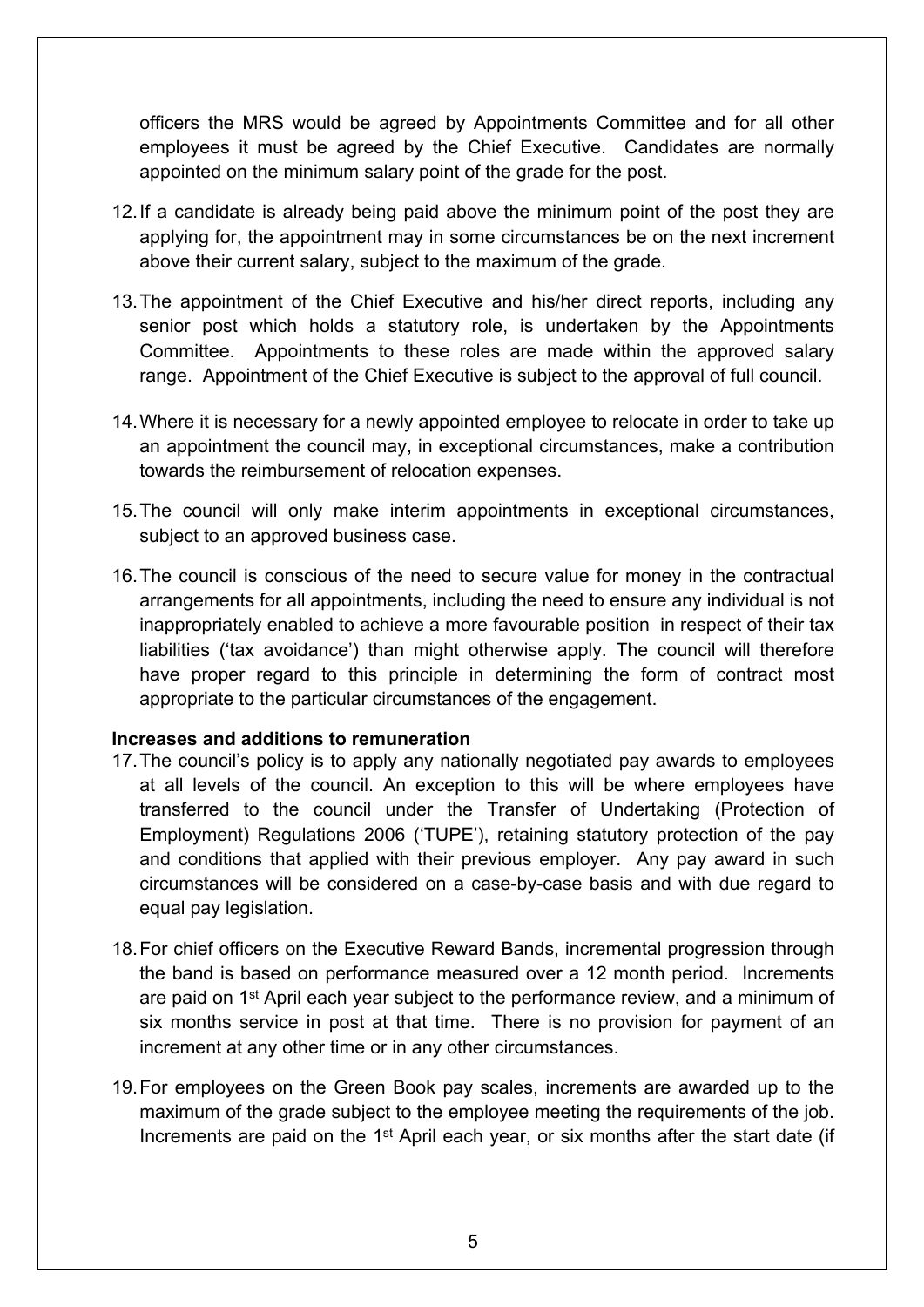starting date is between October and April) and there is no provision for the payment of an increment at any other time or in any other circumstances.

#### **The use of bonuses**

20.The council does not make any bonus payments.

#### **Payment on ceasing to be employed by the council**

- 21.Redundancy: with the exception of firefighters (see 23 below) the council operates the same redundancy policy for all staff, including chief officers and the lowest paid. The payment mirrors the statutory redundancy table in respect of the 'age' and 'length of service' factors, but provides a multiplier of 1.75 to the number of weeks' pay due and payment is paid on actual weekly pay rather than the statutory minimum. The discretionary application of a multiplier and use of actual pay are permitted under the Local Government (Early Termination of Employment) (Discretionary Compensation) (England and Wales) Regulations 2006 (as amended) (LG Regulations 2006), and the council's policy in this regard has previously been approved by the Appointments Committee.
- 22.The Appointments Committee makes any decision to terminate the contract of those chief officers who report directly to the Chief Executive and will, when giving their approval, apply the council's policy as set out in 21 above.
- 23.The council will only make early payment of pension benefits in line with the relevant pension scheme regulations and the Pension Policy [Statement](http://www.gloucestershire.gov.uk/article/108526/Pay-Policy-Statement) which applies to all those staff who are scheme members, irrespective of grade. For those posts that fall within the remit of the Fire Fighters' Pension Scheme, redundancy pay is calculated using the statutory redundancy scheme but based on actual weeks' pay, rather than the statutory minimum. This group fall outside the LG Regulations 2006 as detailed above and therefore the council does not have the discretion to consider enhancing the redundancy payment further.
- 24.Any payments made in respect of early retirement for fire fighters will be as per the provisions of the Fire Fighters Pension [Scheme](http://www.communities.gov.uk/fire/firerescueservice/firefighterpensions/)(s).
- 25.Any employee of the council who is not employed in a school (a centrally-employed teacher) but is subject to the Burgundy Book (Teachers' national conditions of service) will receive only the statutory redundancy payment if exercising their option to take an enhanced pension under the Teachers Pension Scheme.

## **Re-engagement**

26.The council does not re-engage ex employees who have left with a redundancy or pension or other severance payment, for at least two years, unless in exceptional circumstances (e.g. where an employee may have retrained in an area of skills shortage). A business case is required before a final decision is made and where any regulations on abatement of pension apply, they would be enforced. The same policy applies to all employees.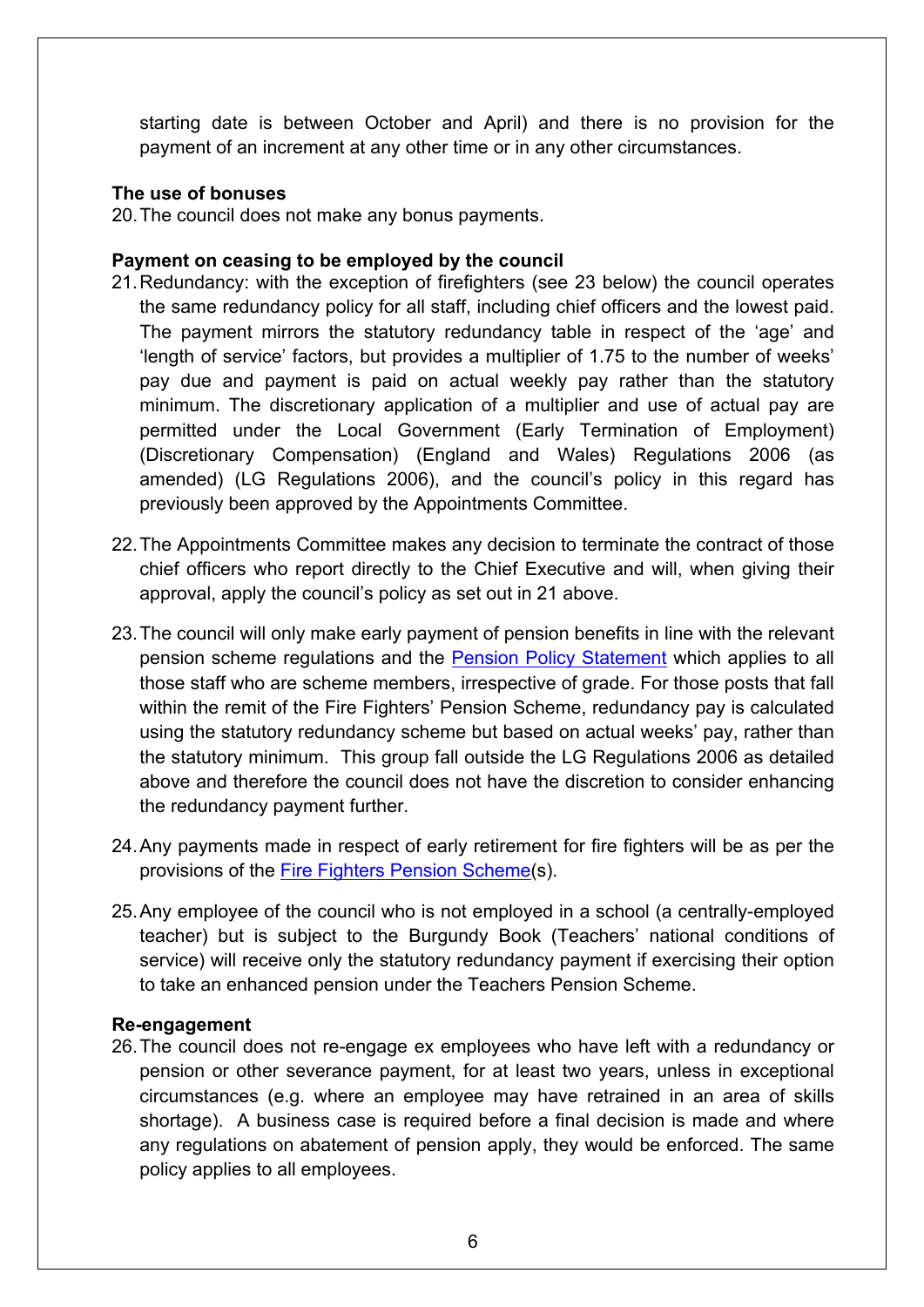## **Any other allowances arising from employment**

The following allowances apply to all employees, with the exception of teachers and fire fighters:

### **Payment for acting up or additional duties**

- 27.Chief Officers are expected to be flexible in managing changing requirements. Therefore honoraria would only be paid in exceptional circumstances at this senior officer level.
- 28.In limited situations where when an employee may be required to complete work of a higher graded post or undertake duties outside the scope of their role, the council may consider a payment consistent with JE principles. Any such payments are subject to review and are only for limited periods.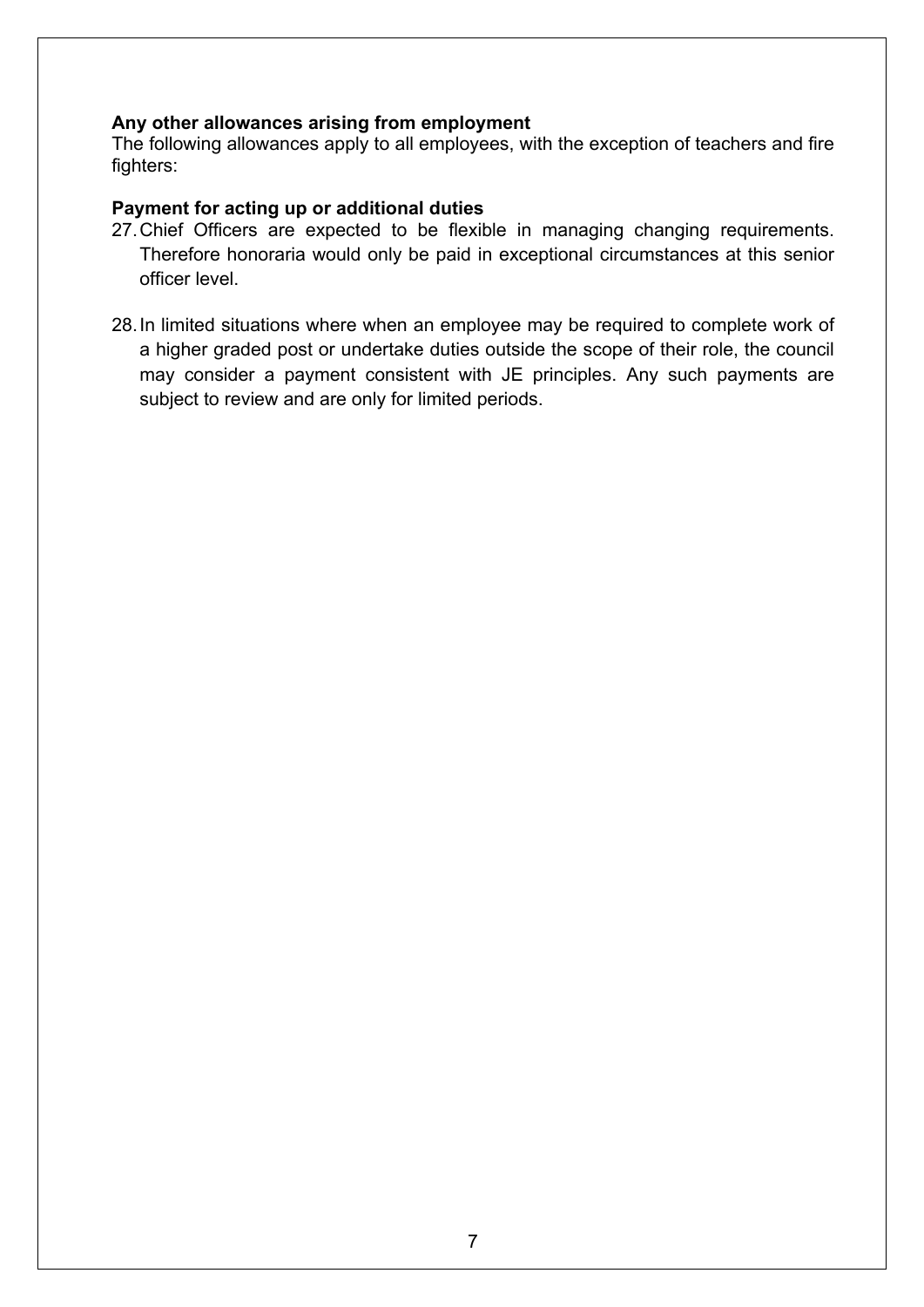#### **Unsocial hours payments**

29.The council does not make unsocial hours payments to Chief Officers.

30.For other employees, the council recognises that certain roles and services require employees to work unsocial hours, or be available to work and therefore on standby. In these circumstances the council has a policy to provide additional payments or time off in lieu for eligible employees.

### **Recruitment and retention allowances**

31.Whilst the council does not currently apply any recruitment or retention allowances it has the scope to locally agree such payments if necessary. The Appointments Committee would agree any such payments for chief officers and for all other employees the decision would be made by Head of Paid Service.

#### **Car and motor cycle allowances**

32.Reimbursement of approved business mileage is made in accordance with the council's locally agreed mileage rates. These rates, which mirror the HMRC mileage allowance payments, are reviewed annually.

#### **Election duties**

33.Returning Officer Payment – the council is obliged to appoint a County Returning Officer who has specific duties in relation to council elections. payment is made in relation to this role, which is reviewed every four years, in line with the council election period.

## **Additional payments for fire officer posts**

34.Any additional payments made to fire officer posts are in line with the National Joint Council for Local Authorities Fire and Rescue Services (known as the 'Grey Book') and the National Joint Council for Brigade Managers of Local Authorities Fire and Rescue Services (known as the 'Gold Book').

# **The relationship between the remuneration of chief officers and employees who are not chief officers**

- 35.The council does not have a policy on pay multiples but recognises that the Hutton Review of Fair Pay in the Public Sector recommends a maximum ratio of the highest remunerated post compared with the lowest remunerated post of 1:20.
- 36.In accordance with the Local Government Transparency Code (2014), the council uses the principle of pay multiples to provide a wider understanding of the relationship between its highest and lowest paid employees. These multiples can be found [here](http://www.gloucestershire.gov.uk/article/108525/Gloucestershire-County-Councils-Pay-Multiples-20122013)

## **Policy review**

37.This policy will be reviewed no later than 31 March 2017 and thereafter on an annual basis.